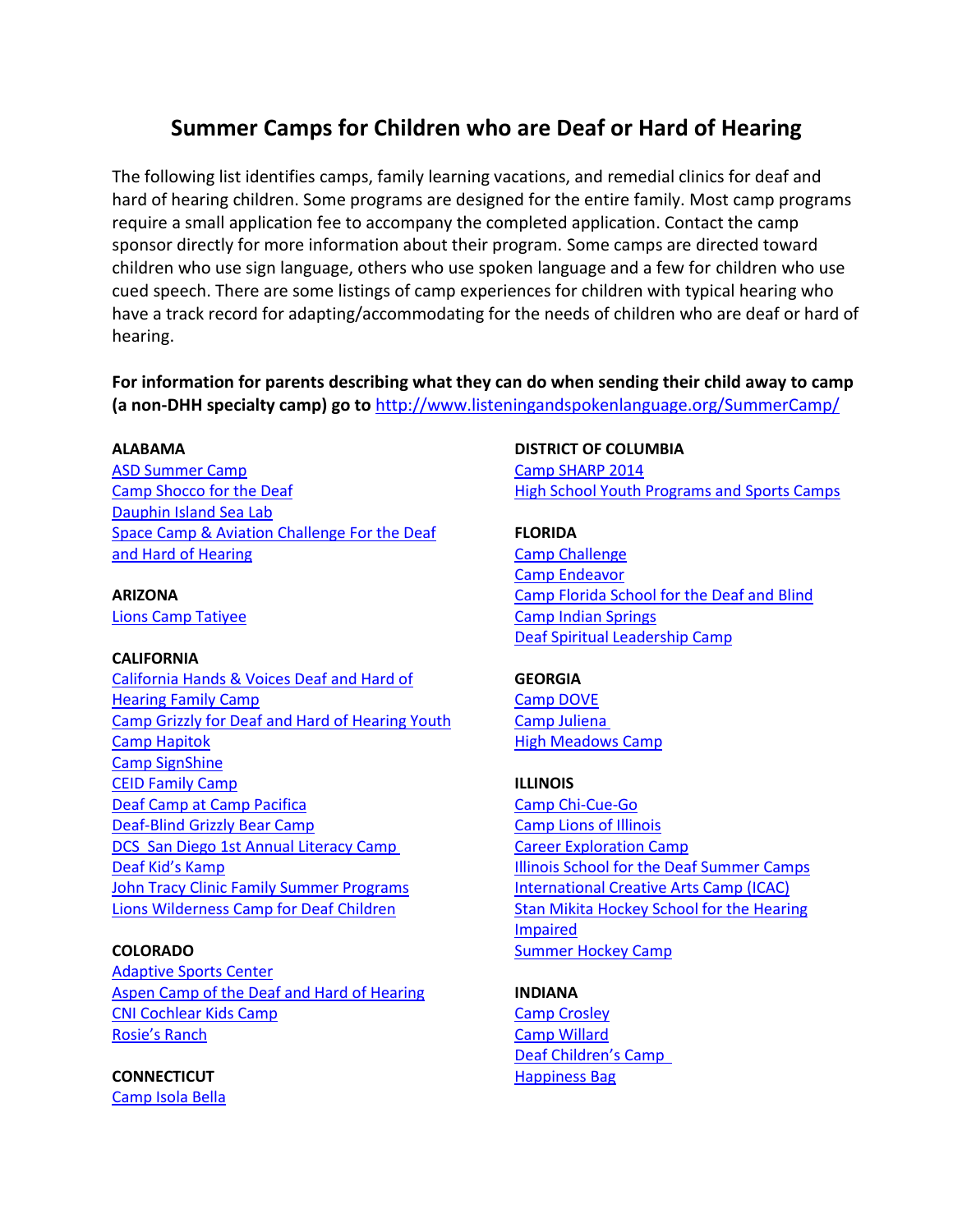**INDIANA continued** [Hear Indiana Listening and Spoken Language](http://www.hearindiana.org/camp)  [Camp](http://www.hearindiana.org/camp) MDO - [The Deaf Youth Sports Festival](http://www.mdoyouth.org/index.html)

**IOWA** Camp Albrecht Acres of the [Midwest](http://www.albrechtacres.org/) Y [Camp](http://www.y-camp.org/)

**KANSAS** [Fantasy Sports Camp](http://www.johnsoncountysertoma.com/index.htm) [St. Joseph Sertoma Clubs Summer Camp](http://www.sertomadeafcamp.org/)

**KENTUCKY** [Kentucky Lions Youth Camp](http://www.lccky.org/)

**MAINE** [Hidden](http://www.hiddenvalleycamp.com/) Valley Camp Cue Camp New [England](http://www.cuedspeechmaine.org/)

**MARYLAND** Cue Camp [Friendship](http://www.marylandcues.org/) [Lions Camp Merrick](http://www.lionscampmerrick.org/) [Maryland Cued Speech Association](http://www.marylandcues.org/) [National Cued Speech Association](http://www.marylandcues.org/) [Deaf Camps, Inc.](http://www.deafcampsinc.org/) Youth [Leadership](http://www.nad.org/youthleadershipcamp) Camp National Assn of the Deaf

## **LOUISIANA**

[Kidz Kamp](http://www.ileead.org/)

**MASSACHUSETTES** [Clarke Summer Adventure](http://www.clarkeschools.org/programs-and-schools/summer-programs)

**MICHIGAN** Bay Cliff [Health](http://www.baycliff.org/site/home.html) Camp Lions Bear Lake [Camp](http://www.bearlakecamp.org/) [Camp Chris Williams](http://www.madhh.org/) De Sales Center – [Holley Ear Institute](http://www.stjohn.org/Holley/) [Michigan](http://www.miagbell.org/wp/summer-camp-details) Chapter of AG Bell Summer Camp [Program](http://www.miagbell.org/wp/summer-camp-details)

**MINNESOTA** [Courage North](http://www.couragecenter.org/ContentPages/camphomepage.aspx) [Camp Sertoma](http://www.campsertoma.com/) [Minnesota Conservation Corps](http://www.campsertoma.com/)

**MISSOURI** [Camp Barnabas](http://www.campbarnabas.org/) Central Institute for the Deaf – [Summer](http://www.cid.edu/summer-school/) [School/Camp](http://www.cid.edu/summer-school/)

The St. Joseph [SERTOMA](http://www.sertomadeafcamp.org/) Clubs Summer Camp for the Deaf or Hard of Hearing

**NEW HAMPSHIRE** [Happy Hands Camp](http://www.gcsssd.org/apps/pages/index.jsp?uREC_ID=27725&type=d&termREC_ID=&pREC_ID=359179)

**NEW JERSEY** [Signs of Fun](http://signsoffun.org/)

**NEVADA** [Camp SignShine](http://www.dhharc.org/)

**NEW MEXICO** [Apache Creek Deaf and Youth Ranch](http://www.apachecreek.us/)

**NEW YORK** [Camp Mark 7](http://www.campmark7.org/) [Camped Up](http://www.campedup.com/) [Camp Sisol](http://www.jccrochester.org/camp-sisol) (RocCity Signers LLC and JCC Camp Sisol partnering this summer on day camp) [Cradle Beach Camp](http://www.campedup.com/) [Cue Camp New York](http://www.cuedspeech.org/pdfs/camp_CCNY2012_brochure.pdf) [NTID Explore Your Future](http://www.rit.edu/NTID/EYF) Steps [to Success Program](http://www.ntid.rit.edu/prospective/steps/) [TechGirlz Camp](http://www.rit.edu/ntid/techgirlz/) (RIT/NTID) [TechBoyz](http://www.ntid.rit.edu/camps/techboyz) Camp (RIT/NTID)

**NORTH CAROLINA** [CampUS: Positively Influencing Transition for](https://www.facebook.com/campUS.teens.HL/)  [Teens with Hearing Loss](https://www.facebook.com/campUS.teens.HL/) 2-day camp in June [Camp Woodbine](http://www.campwoodbine.com/) Cue Camp [Cheerio](http://springcampcheerio.org/) [Sertoma Deaf Camp](http://www.campsertoma.org/deaf_camp.html)

### **OHIO** [Daybreak Summer ESY Program](https://www.facebook.com/JustLikeHomeLlc/) [Nature and Art An ASL Immersion Day Camp](http://www.srsdeaf.org/Downloads/ASL%20Deaf%20Camp%202013%20(2).pdf) [Ohio School for the Deaf](http://www.srsdeaf.org/Downloads/ASL%20Deaf%20Camp%202013%20(2).pdf) [O-Y-O at Camp Nuhop](http://www.adv4kids.com/adv4kids/Home.html) [St Augustine's Rainbow Camp](http://www.staugustine-west14.org/rainbow_camp.cfm)

**OKLAHOMA** [Oklahoma School for the Deaf Summer Camp](http://www.osd.k12.ok.us/dhac/)

**OREGON** [Camp Taloali](http://taloali.org/) [Meadowood Springs Speech & Hearing Camp](http://www.meadowoodsprings.org/) [The Northwest Christian Camp for the Deaf](http://www.gmdeaf.org/)  [\(NWCCD\)](http://www.gmdeaf.org/) [Youth Leadership Camp](http://nad.org/youthleadershipcamp)